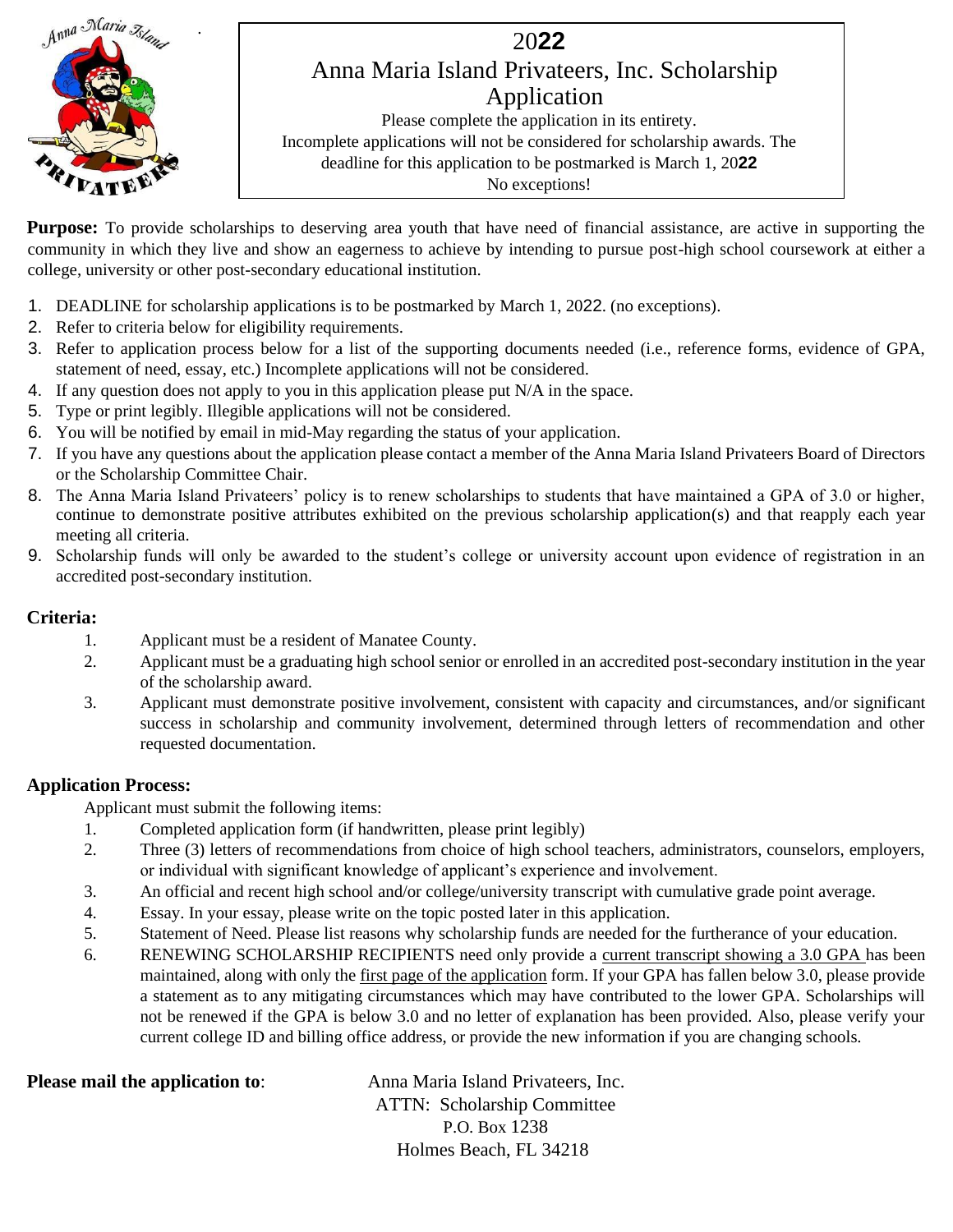

| Last Name:<br><b>Mailing Address:</b>                                      |        | <b>First Name:</b> |      |                 |
|----------------------------------------------------------------------------|--------|--------------------|------|-----------------|
| Street:                                                                    |        |                    |      |                 |
|                                                                            |        |                    |      |                 |
| City:                                                                      |        | State:             | ZIP: |                 |
| Email:                                                                     |        |                    |      |                 |
| Telephone Number: ( )                                                      |        |                    |      |                 |
|                                                                            |        |                    |      |                 |
| Date of Birth: Month Day                                                   |        | Year               |      | Number of years |
|                                                                            |        |                    |      | attended:       |
| <b>Current School:</b>                                                     |        |                    |      |                 |
| I will be attending the following school in the Fall of 2022:              |        |                    |      |                 |
|                                                                            |        |                    |      |                 |
|                                                                            |        |                    |      |                 |
|                                                                            |        |                    |      |                 |
| I will be entering the above-mentioned school as a: (Circle one)           |        |                    |      |                 |
| Sophomore Junior<br>Freshman                                               | Senior |                    |      |                 |
|                                                                            |        |                    |      |                 |
| Grade Point Average (GPA): (On a 4.0 scale)                                |        |                    |      |                 |
| Attach proof of GPA. Your most recent official school transcript required. |        |                    |      |                 |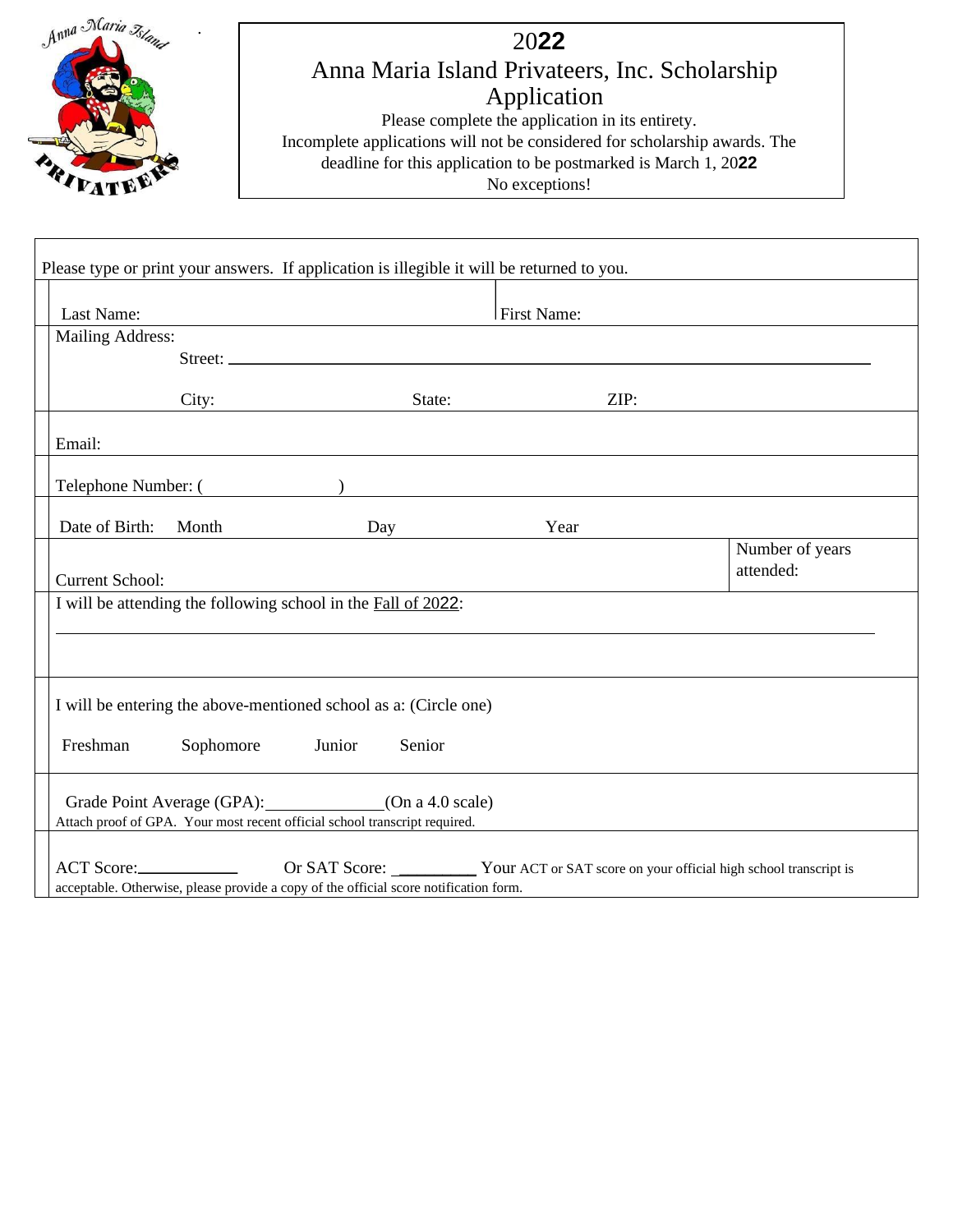| Anna Naria Islan<br>2022<br>Anna Maria Island Privateers, Inc. Scholarship<br>Application<br>Please complete the application in its entirety.<br>Incomplete applications will not be considered for scholarship awards. The<br>deadline for this application to be postmarked is March 1, 2022<br>No exceptions!<br>Name & address of parent(s) or legal guardian(s): Use reverse side of application if you need more space. |                                                              |                                                                                                    |                           |
|-------------------------------------------------------------------------------------------------------------------------------------------------------------------------------------------------------------------------------------------------------------------------------------------------------------------------------------------------------------------------------------------------------------------------------|--------------------------------------------------------------|----------------------------------------------------------------------------------------------------|---------------------------|
| Name (s):                                                                                                                                                                                                                                                                                                                                                                                                                     |                                                              |                                                                                                    |                           |
| State:<br>Family: Brothers:<br>Sisters:                                                                                                                                                                                                                                                                                                                                                                                       | ZIP:                                                         |                                                                                                    |                           |
| Other family members residing in home:                                                                                                                                                                                                                                                                                                                                                                                        |                                                              |                                                                                                    |                           |
|                                                                                                                                                                                                                                                                                                                                                                                                                               | Name and city of other high schools attended, if applicable. |                                                                                                    | Number of years attended: |
|                                                                                                                                                                                                                                                                                                                                                                                                                               |                                                              | If decided. What specialty/major and/or minor do you plan to study as you continue your education? |                           |
| Comments:                                                                                                                                                                                                                                                                                                                                                                                                                     |                                                              |                                                                                                    |                           |
| Comments:                                                                                                                                                                                                                                                                                                                                                                                                                     |                                                              |                                                                                                    |                           |
|                                                                                                                                                                                                                                                                                                                                                                                                                               |                                                              |                                                                                                    |                           |

Use an additional sheet if you need more room to list financial information, educational goals, academic honors and community service activities as requested.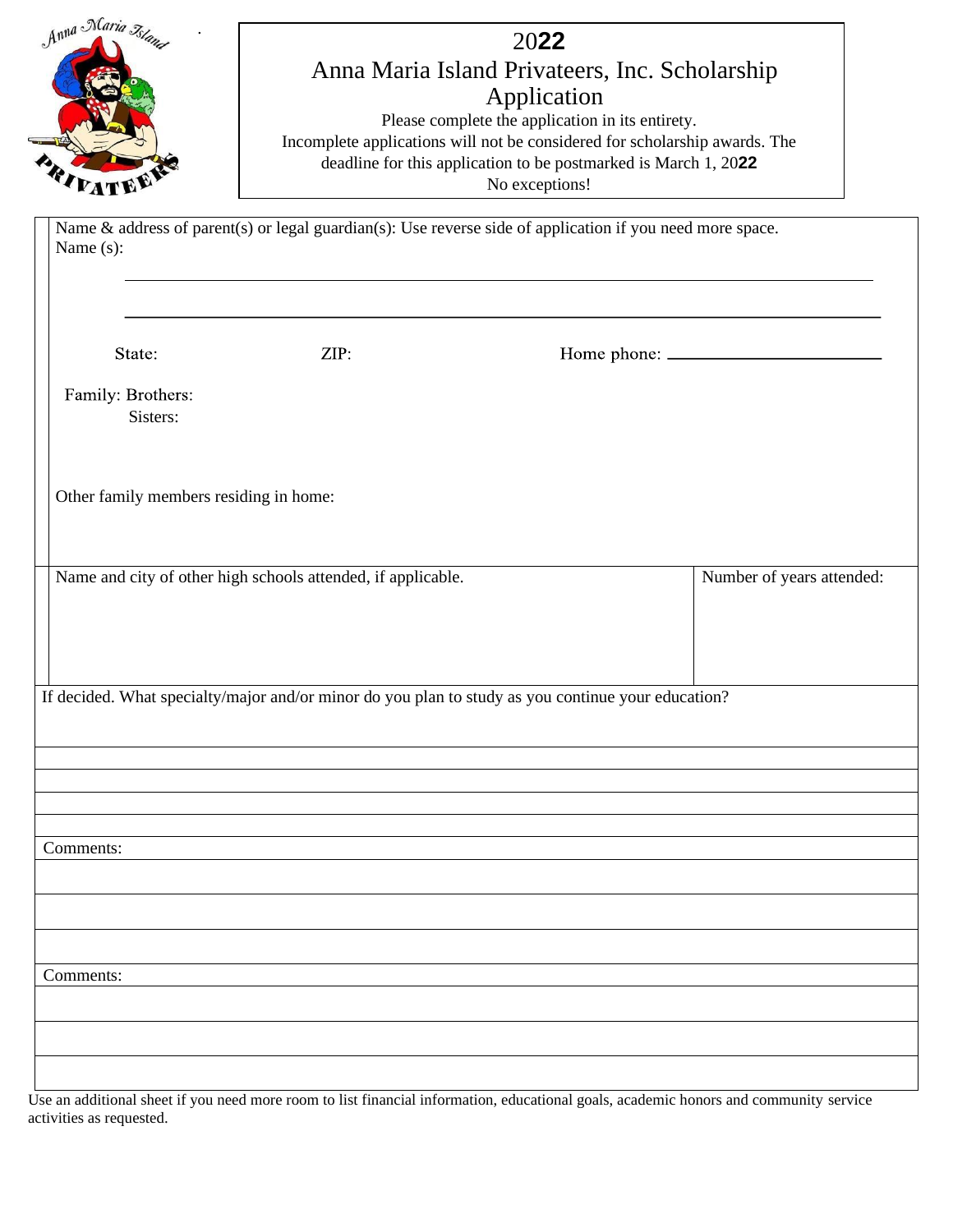

## 20**22**

## Anna Maria Island Privateers, Inc. Scholarship Application

Please complete the application in its entirety. Incomplete applications will not be considered for scholarship awards.

What are your educational and professional goals and objectives?

Do you have academic honors, awards and membership activities while in high school if so, please list:

What are your community service activities, hobbies, outside interests, and extracurricular activities:

| <b>Essay:</b> |                                                                                                                                                       |  |  |
|---------------|-------------------------------------------------------------------------------------------------------------------------------------------------------|--|--|
|               | Please write on the following topic:<br>Describe how you are going to help or be a part of your local community now and in the future.                |  |  |
|               |                                                                                                                                                       |  |  |
|               | Three (3) letters of recommendations. Return these completed forms in an attached document from your teachers or<br>professors.                       |  |  |
|               | Proof of college acceptance or current student enrollment. A letter of college acceptance or program acceptance is<br>required for receipt of funds.  |  |  |
|               | Most recent official high school transcript. Photocopies of your transcript are not acceptable. School counselors<br>may email scholarship committee. |  |  |
| Essay.        |                                                                                                                                                       |  |  |
|               | Statement of Need. Describe what circumstances in your, or your family's life, have led to the financial need<br>for this scholarship.                |  |  |